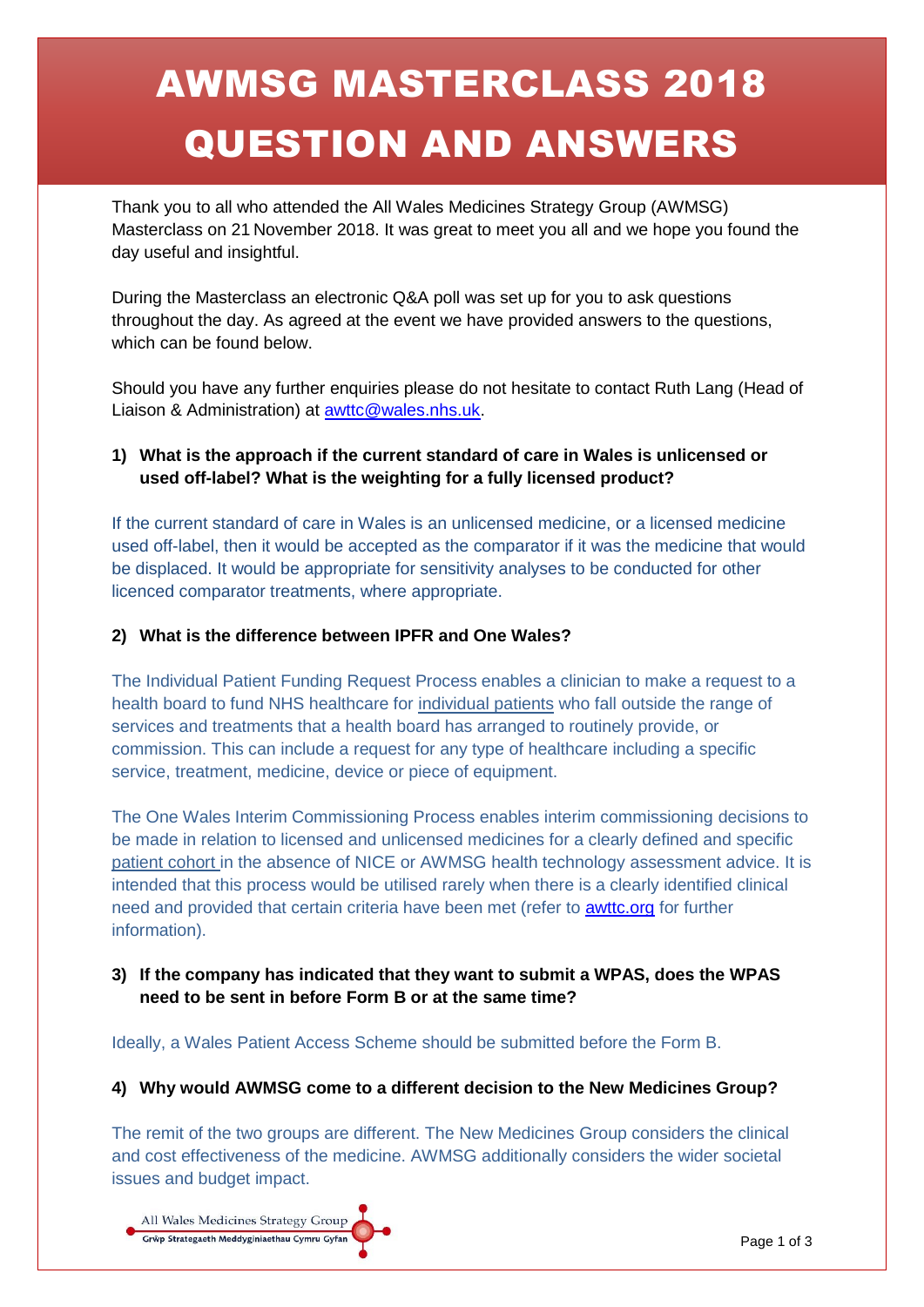#### **5) Can I submit a Form A if the price of the medicine has not been agreed?**

Yes you can submit Form A if the price of the medicine has not been agreed. It would be helpful to include an estimate of expected price, or an anticipated cost range, where possible.

#### **6) Can the submission be restricted to a sub-population of the appraised indication?**

AWMSG appraises the medicine for the whole of the appraised indication. The marketing authorisation holder can draw attention to a specific sub-population if the evidence to support its use is particularly good.

#### **7) Can a company submit additional information during the appraisal process?**

All the evidence should routinely be submitted with Form B. On occasion AWTTC may request additional information and may agree to accept information at a later stage.

## **8) Can the appraisal process be stopped if there is a need to clarify an outstanding issue?**

Yes. AWMSG reserves the right to suspend the process in order to clarify any outstanding issues.

**9) In Eifiona's case study 1, there was an existing treatment of same class available. Would there be an expectation for the company to factor this in at all? Unlikely to have data comparing the two but indirect comparisons could have been made.**

Yes, the analysis in Form B should factor in all relevant comparators. Indirect treatment comparisons can be undertaken when there is lack of good quality head-to-head data.

## **10) Would the AWMSG consider utility data derived from EQ-5D-5L?**

The EQ-5D-3L is currently preferred by AWMSG, pending further validation of the EQ-5D-5L. Any 5L analyses can be included as a scenario.

## **11) Would AWMSG appraise a medicine if it has not been launched in the UK?**

Yes. The final appraisal recommendation published on the AWMSG website would include a note that the medicine has not yet been launched in the UK (this would be removed on confirmation of UK launch date).

#### **12) Are NICE Clinical Guidelines mandatory in Wales?**

No. Only NICE health technology appraisal guidance and NICE HST advice is mandatory within NHS Wales.

## **13) What if AWMSG recommends a medicine and NICE subsequently appraises the same medicine and comes to a different decision?**

NICE health technology appraisal guidance supersedes AWMSG advice.